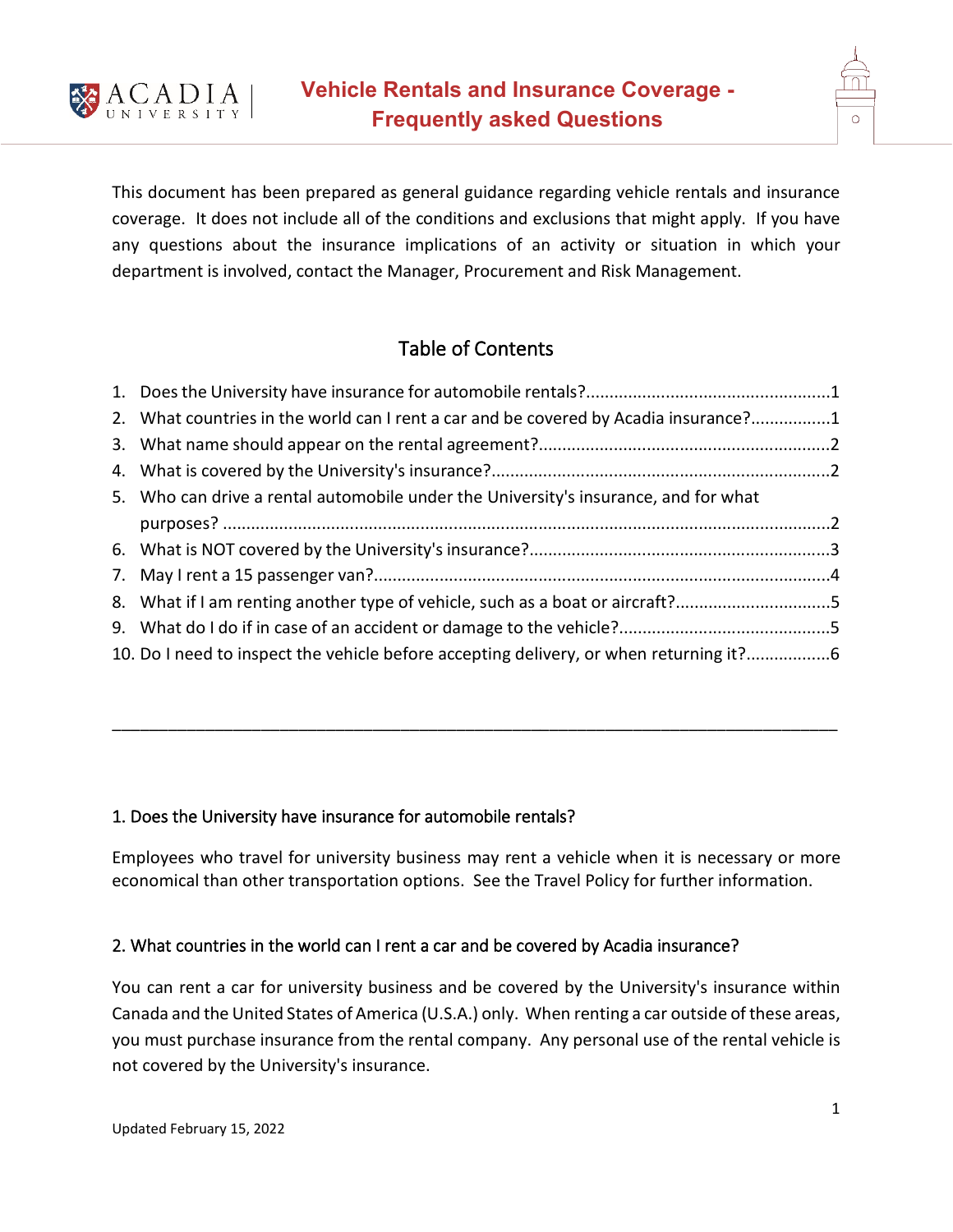# 3. What name should appear on the rental agreement?

The rental contract should be made in the name of Acadia University; otherwise the employee's personal automobile insurance may apply as primary insurance in the event of a claim. Therefore, write the renter's name and also the name of Acadia University on the rental agency agreement.

Anyone who will be driving the vehicle must be listed on the rental agency agreement as drivers.

# 4. What is covered by the University's insurance?

Automobiles that are rented from rental agencies for a period not exceeding 30 days that are being used for University business within Canada and the U.S.A. are covered by the University's insurance. In order to ensure that the rental automobile is covered under the University's insurance, write the renter's name and also the name of Acadia University on the rental agency agreement.

The University purchases non-owned auto (rental vehicle) insurance for Canada and the U.S.A. to provide coverage for vehicles rented on university business. This coverage includes third party liability insurance for bodily injury and damage and loss to the vehicle.

\$75,000 is the maximum coverage for physical damage to a rental vehicle. If you are renting a vehicle with a value higher than \$75,000, purchase the loss damage waiver from the rental agency.

This policy carries a \$1,000 deductible which would become the responsibility of the department would any damage occur.

Any personal use of the rental vehicle is not covered.

The individual signing out a vehicle and/or the driver may be held legally responsible for charges and/or litigation resulting from vehicle misuse.

## 5. Who can drive a rental automobile under the University's insurance, and for what purposes?

Paid employees of Acadia University who are qualified drivers with a valid driver's license travelling on University business (related to their paid employment) may drive rental vehicles covered by the University's insurance.

A student is considered an employee if they are paid by Acadia University and receive a T4 from Acadia. It is the responsibility of their supervisor/manager to confirm that the students in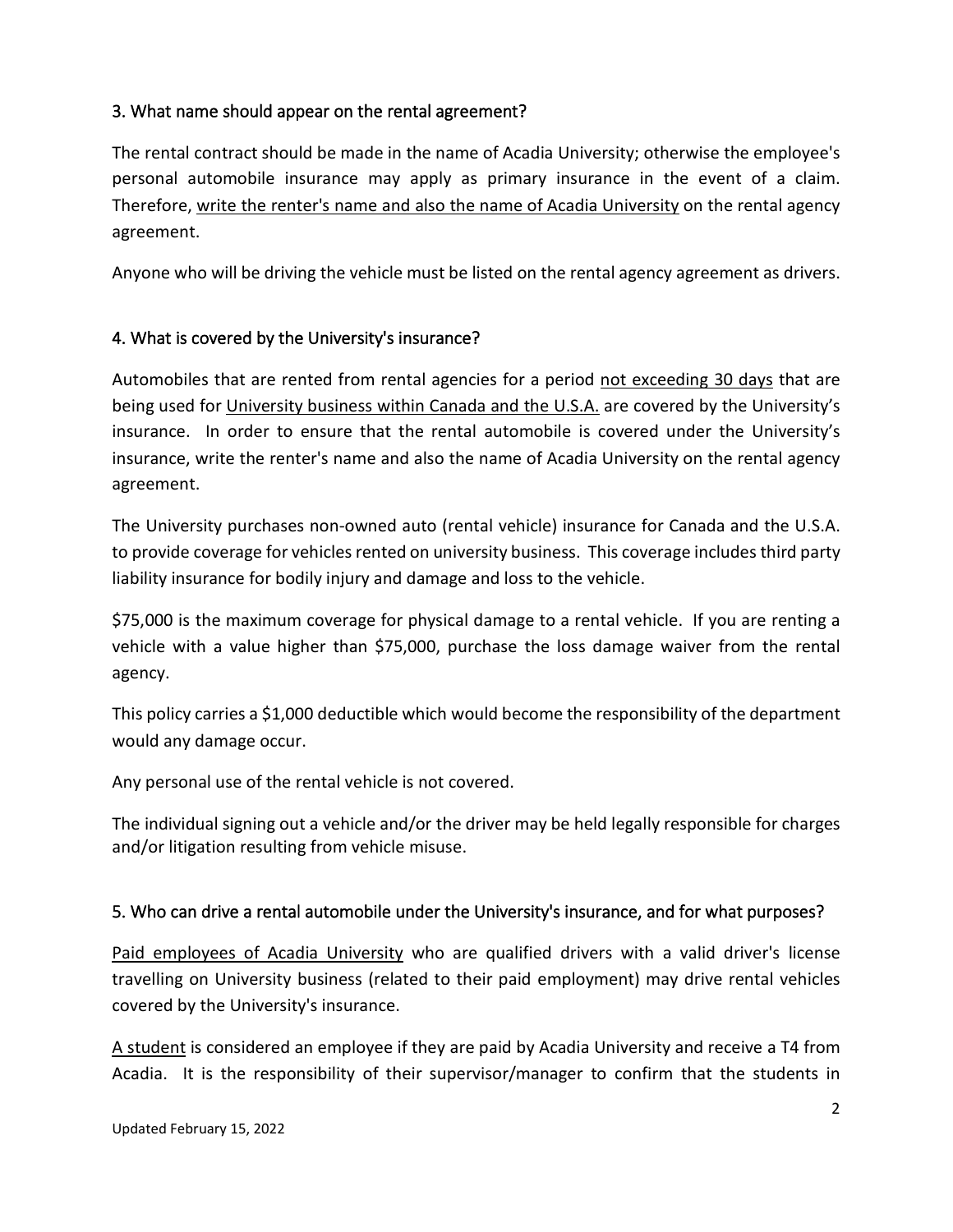question are employees. e.g. If a paid employee of Acadia rents a vehicle for a student who is conducting field work as a paid employee of Acadia, they would be covered under Acadia's policy.

Out of province or out of country students that are employees of the University can drive in Nova Scotia up to 90 days. They must be at least 16 years old and hold a valid license from another country or Canadian province. During the 90 day grace period they must apply for a valid Nova Scotia driving license for their vehicle class.

Volunteers are not covered by Acadia's rental insurance.

Anyone who will be driving the vehicle must be listed on the rental agency agreement. If any drivers are not university employees, you may need to purchase additional insurance. See the next section for more details.

Rental agencies may require drivers to be 25 years of age or older. It is the renter's responsibility to check with the rental agency to ensure that their drivers are in compliance with the rental agency's policy.

#### **6. What is NOT covered by the University's insurance?**

#### Personal Use

If the rental vehicle is not being used for University business at the time of an accident or loss, but instead for personal recreational or leisure activities, such as sightseeing trips outside of the area of business, the University's insurance does not apply. If the vehicle will be used for purposes other than University business, please ensure that you have adequate coverage for yourself.

The rental agency may provide some liability insurance coverage, but you should check the limit to ensure it is adequate. Canadian law requires rental agencies to carry \$1 million in third party liability coverage. Rental agencies in the U.S.A. may carry less or none at all, depending on the state in which they are located. Please check with the rental agency at the time of rental for this information.

If using the rental vehicle for personal purposes you will also need insurance coverage for collision, theft and damage to the rented vehicle. You can purchase the collision damage waiver / loss damage waiver from the rental agency for the full term of the rental at the time you rent the vehicle. Alternatively, you may have coverage under your credit card insurance program or your personal automobile policy. You are responsible for the cost of this coverage.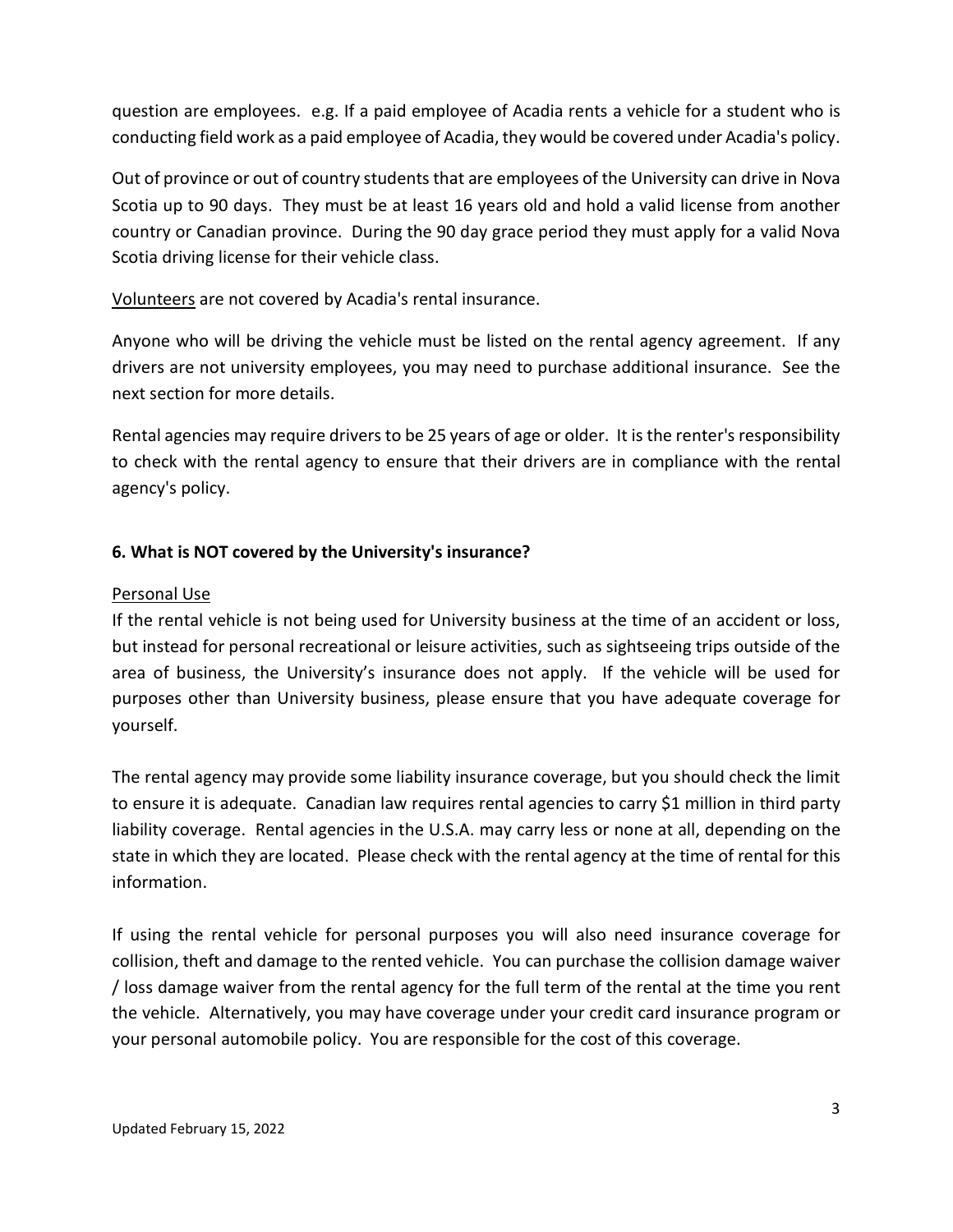## Automobile Rentals Outside Canada and the U.S.A.

The University's insurance does not cover rental vehicles outside of Canada and the U.S.A. Rental agencies in many countries may not automatically provide liability insurance for persons renting their vehicles. Therefore, purchase the maximum liability, collision, accident and theft insurance that the rental agency offers while traveling in countries outside of Canada or the U.S.A.

#### Personal Automobiles

Although employees may use their personal automobile while on University business, the University's insurance policies do not provide coverage. Car owners are advised to check in advance with their own insurance agent to secure an appropriate endorsement to their policy, if necessary. The additional costs of such endorsements are the personal expense of the car owner and are deemed to be compensated for within the current kilometrage rates. See the Acadia University Travel Policy for more information.

## Individuals Not Employed by Acadia University

The University's insurance does not cover individuals who are not employed by the University, even while accompanying a University employee who is traveling on University business. For example, if a University employee, accompanied by their spouse, rented a vehicle for University business and listed their spouse on the rental agreement as an additional driver, the spouse would not be covered by the University's insurance policy while driving the rental vehicle. In this instance, it is the employee's responsibility to ensure that the additional driver has adequate coverage (either with personal credit card insurance coverage, personal automobile policy, or purchase of insurance from the rental agency). The additional driver will be responsible for the cost of this insurance.

#### Property

Personal property of the driver or occupants is not covered. Acadia University property located inside or carried outside of a rental vehicle is not covered by the rental vehicle insurance, but it may be insured under the University's property insurance policy.

#### Transport of Hazardous Materials

Rental vehicles carrying and transporting hazardous materials or goods are not covered under the University's insurance. Professional transport companies should be used whenever transporting hazardous materials or goods.

#### **7. May I rent a 15 passenger van?**

The rental and use of 15 passenger vans for University business is prohibited.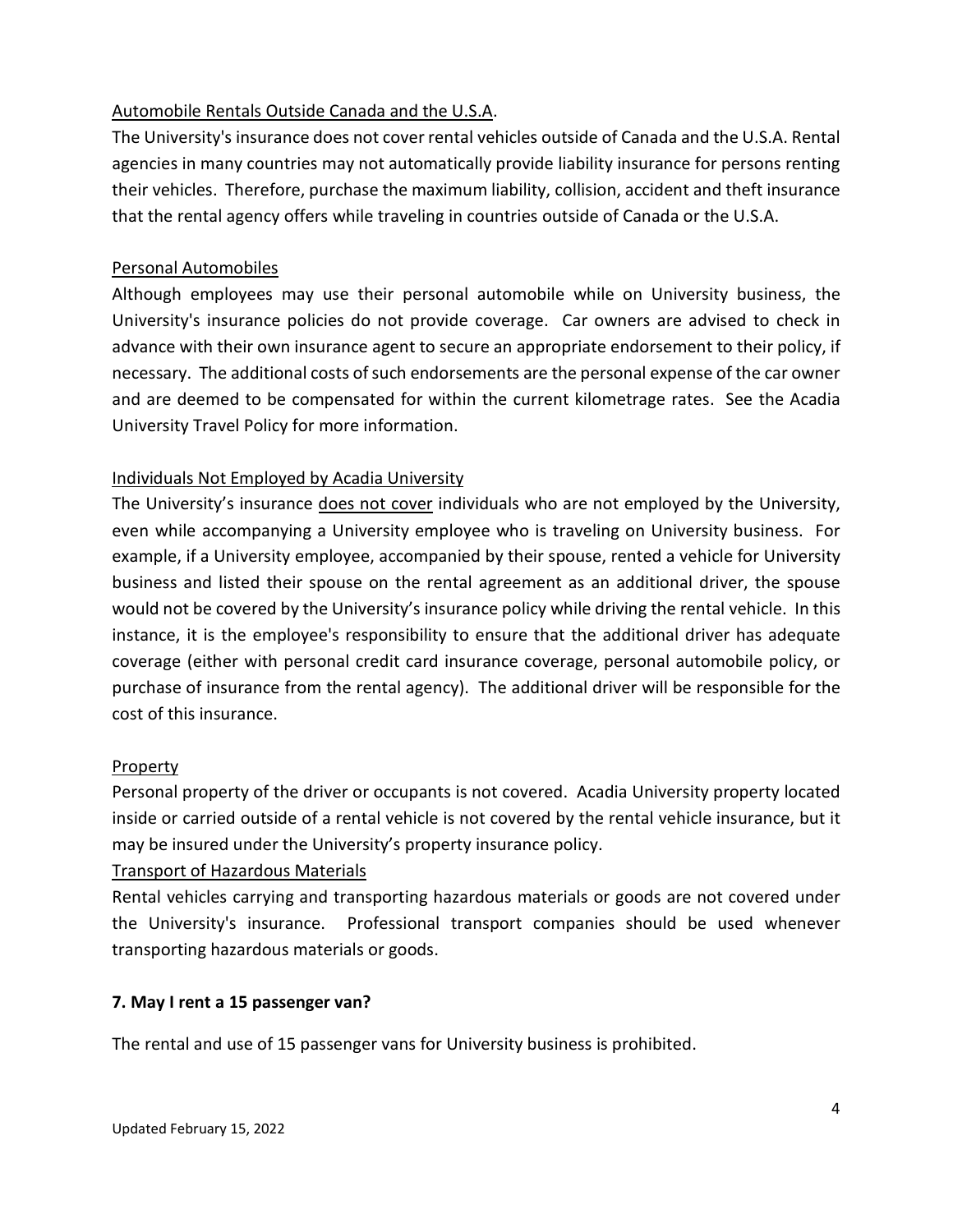## **8. What if I am renting another type of vehicle, such as a boat or aircraft?**

The University's insurance does not cover forms of transportation other than automobiles or vans (i.e. aircraft, watercraft, etc.). Contact the Manger, Procurement and Risk Management prior to undertaking this type of rental to see what coverage is available through the University. Please provide adequate notice for your request to be investigated.

#### **9. What do I do if in case of an accident or damage to the vehicle?**

In the event of an accident, your primary concern is your safety and the safety of any others involved in the accident:

- a) Remain at the scene of the accident.
- b) Take precautions to ensure your safety and that of others on the roadway.
- c) Contact the police or 911 if necessary.
- d) Exchange required information with other drivers involved as well as witnesses at the scene of the accident.

i) Some information you should obtain:

- The other driver's personal information: name, address, phone number, insurer, insurance policy number, and license plate number
- Witness' name and phone number
- Pictures of the accident scene. Take pictures showing the positions of the cars before moving your vehicle.

ii) If you are the driver of a vehicle involved in a motor vehicle accident you have a duty to provide information to the driver of the other vehicle involved. This information includes:

- Your name, address, the registration number of your vehicle and to show your driver's license so that they may record your license number.
- e) Be careful what you say to others at the scene.
- f) File a police report.
- g) Do not give a statement to the other driver's insurance company.
- h) Seek medical attention (even if you do not think that you have been hurt).
- i) Report the accident to the rental agency.
- j) If vehicle was rented with Acadia's travel card, contact them directly to report the claim.
- k) Document the details of the incident as soon as possible, and notify the University's Manager, Procurement and Risk Management, sending them:
	- A copy of the rental agency agreement,